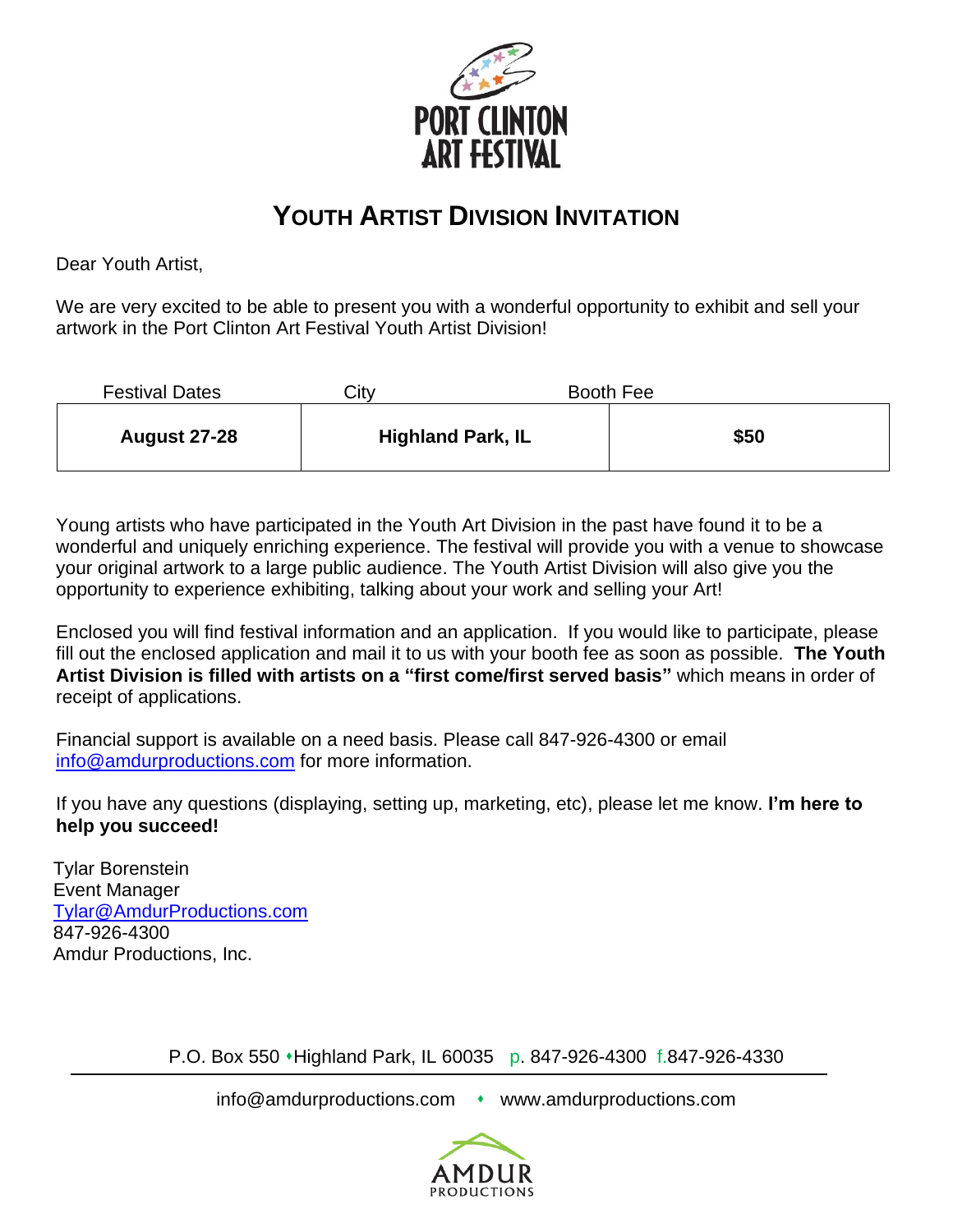

## **2022 Youth Artist Division Information Sheet**

- The Youth Art Division is open to youth artists; 10-18 years old. Artists under 13 must be chaperoned by an adult at all times at the festival.
- 2 exhibitors may be in one space if both artists have worked together on a single body of artwork. **\$50 participation and booth fee apply per space/per body of artwork.** Fees go to help defray the production, advertising and security costs of this event.
- Fees are non-refundable unless space is NOT available. If a space is not available, the fee will be refunded in full.
- Artists may only display & sell original art made completely by the artist.
- All types of original art may be shown: painting, drawing, jewelry, ceramics, prints, fiber, sculpture, photographs, glass and mixed media.
- Artists are accepted in order of application receipt. Space is limited.
- A 6-foot table and one chair will be provided to each registered artist. Artists will provide their own set-ups such as a tent covering, additional tables, easels, display boards, chairs, etc. All tables must be covered to the ground with cloth or other material. Spaces are approximately 8' x 5'. Keep your display simple. You don't want the display to distract from your work. Signs and prices should be neatly and clearly written. Please contact Tylar with any questions on presentation!
- The festival will run rain or shine, August 27-28. Artists are expected to stay for entire day on both days: 10am-5pm. If an artist leaves early, they will not be allowed to participate in future festivals or the following day or the following day.
- Artists must check-in on the Saturday morning of the festival, between 8-9am, in the festival office. Official artist badges, festival materials, and parking passes will be distributed also. The designated space for the festival office and other detailed information will be emailed to the Youth Artists about 30 days prior to the show date.

We look forward to your participation!

P.O. Box 550 • Highland Park, IL 60035 p. 847-926-4300 f.847-926-4330

info@amdurproductions.com • www.amdurproductions.com